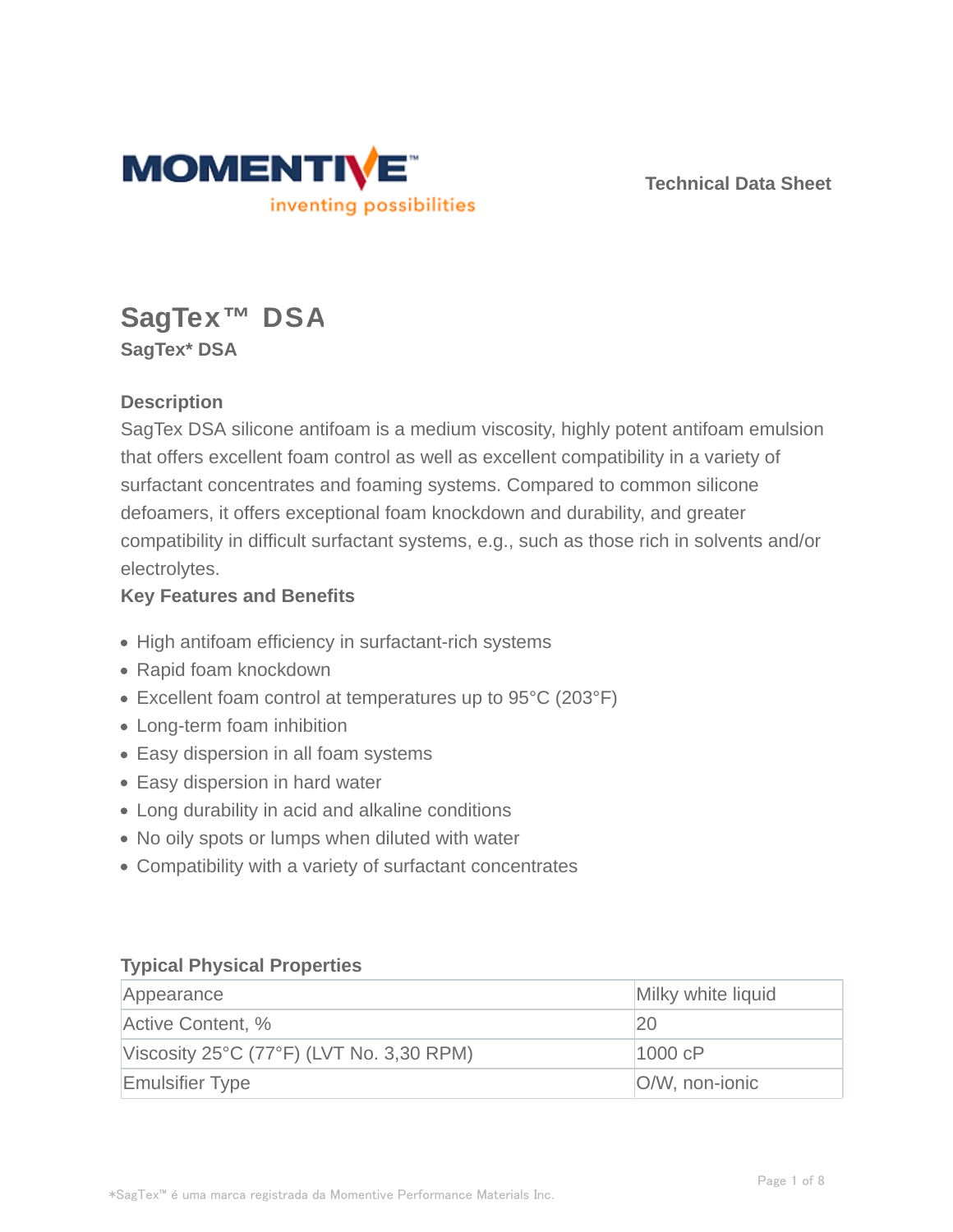| Specific Gravity at 25/25°C (77°F) |  |
|------------------------------------|--|
| nF                                 |  |

#### **Potential Applications**

TEXTILE PROCESSES

- Sizing
- Scouring
- Printing
- Finishing

#### **Product Usage**

SagTex DSA silicone antifoam is a medium viscosity emulsion that can be easily transferred from its original package using piston pumps. Centrifugal pumps are not recommended, as they risk destabilizing, and in extreme cases, separating the emulsion. In low viscosity formulations, preliminary stability and compatibility studies must be conducted prior to formulation design.

If SagTex DSA silicone antifoam is intended to be used in surfactant concentrates (primarily surfactants, water and solvent), it is recommended that the product be dosed in as received, i.e., without any predilution. Following its addition, carry out slow to moderate mixing to ensure complete and homogenous dispersion of the antifoam. Typical levels of use range between 0.1 and 0.5% depending on the formulation and the degree of foam control required.

For process applications, we recommend prediluting SagTex DSA silicone antifoam with cold water in a ratio of 1:1 to 1:10. For high dilutions level, care must be taken to ensure stability of the dilution. Stability can be extended by adding small amounts of a suitable thickening agent, e.g., xantham gum or polyacrylates. Commercial biocides(a) containing 2-Methyl-4 Isothiazolin-3 ones and/or 2-Bromo-2-nitro-1,3-propanediol are very effective in this type of product.

A suggested starting concentration is typically between 0.1 and 2%, but this will vary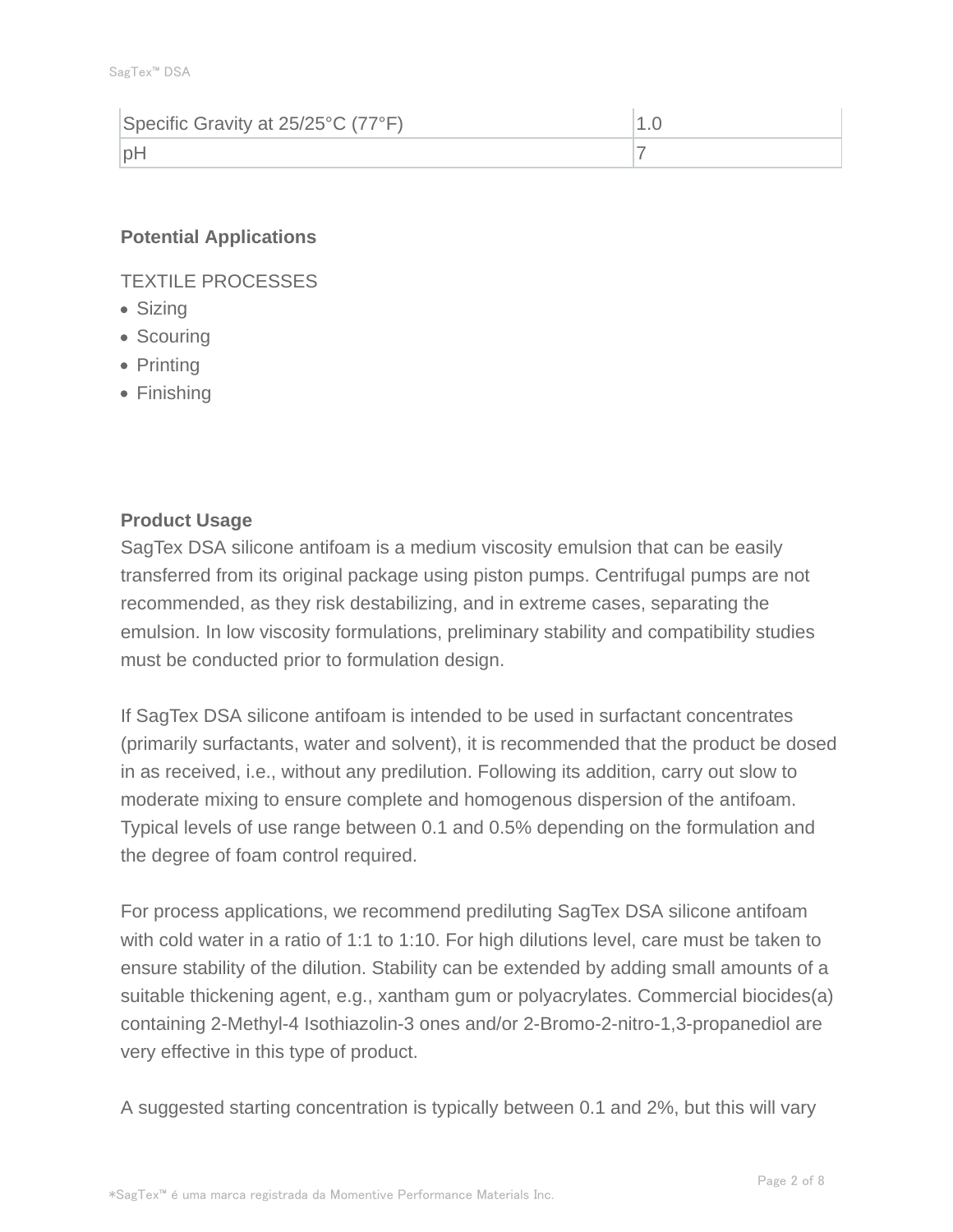depending on the severity of the foaming problem.

(a) Biocides must be used in accordance with FIFRA regulations and manufacturer's guidelines.

#### **Processing Recommendations**

#### **Shake Tests**

Glass bottles containing a blend of a 0.5% w/w Sodium linearalkylbenzenesulphonate solution and 100 ppm of SagTex DSA silicone antifoam were vertically shaken using a laboratory wrist action shaker. Seven shakes were carried out; each one lasted progressively longer. (The first shake lasted less than 1 minute and the last one lasted 20 minutes.) Immediately at the end of each shake, residual foam height was recorded. Figure 1 below exhibits the results.

The data show the fast acting nature of SagTex DSA silicone antifoam, as well as its outstanding durability. SagTex DSA MB.indd\_Chemical Structures\_Image1.JPG

#### **Recirculation Tests**

The following test evaluates the foam control performance of SagTex DSA silicone antifoam under fully dynamic conditions. 1000 ml of a 0.5% sodium dodecylbenzenesulphonate solution is placed in a 2000 ml volumetric cylinder heated to 77°C (171°F) and recirculated. As soon as the foam reaches 1800 ml, 100 ppm of antifoam is dosed and with the recirculation on-going, the foam height against time is recorded. The recirculation test is run for 300 seconds.

The foam profile of SagTex DSA silicone antifoam indicates fast defoaming, or initial foam collapse. The high activity of SagTex DSA silicone antifoam continues to suppress foam generation and to retain foam control for long periods of time. A competitive silicone antifoam emulsion is tested for comparison. SagTex DSA MB.indd\_Chemical Structures\_Image2.JPG

#### **Patent Status**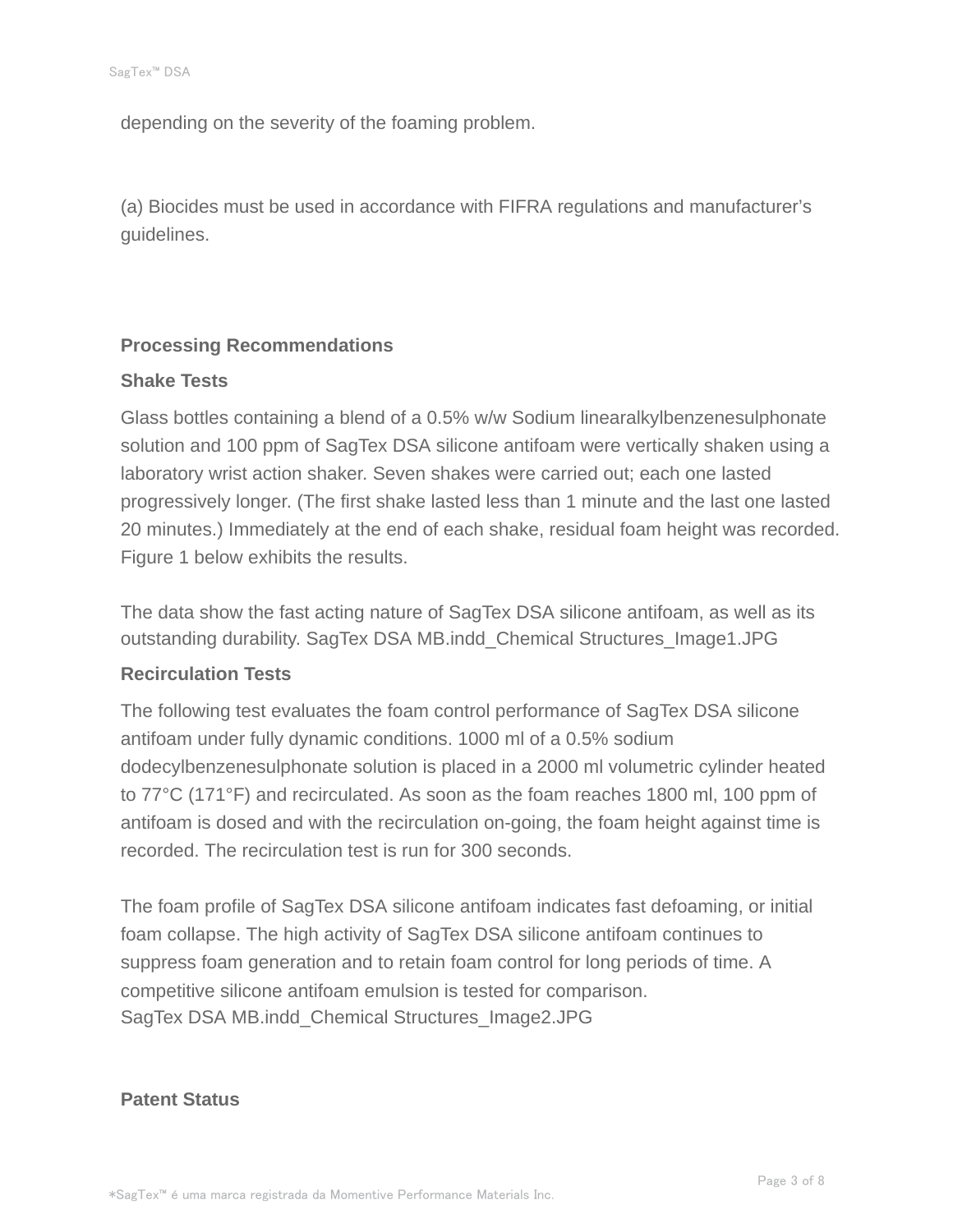Standard copy to come **Product Safety, Handling and Storage** Standard copy to come **Limitations** Standard copy to come **SagTex\* DSA**

#### **Description**

SagTex DSA silicone antifoam is a medium viscosity, highly potent antifoam emulsion that offers excellent foam control as well as excellent compatibility in a variety of surfactant concentrates and foaming systems. Compared to common silicone defoamers, it offers exceptional foam knockdown and durability, and greater compatibility in difficult surfactant systems, e.g., such as those rich in solvents and/or electrolytes.

#### **Key Features and Benefits**

- High antifoam efficiency in surfactant-rich systems
- Rapid foam knockdown
- Excellent foam control at temperatures up to 95°C (203°F)
- Long-term foam inhibition
- Easy dispersion in all foam systems
- Easy dispersion in hard water
- Long durability in acid and alkaline conditions
- No oily spots or lumps when diluted with water
- Compatibility with a variety of surfactant concentrates

#### **Typical Physical Properties**

| Appearance                                                    | Milky white liquid |  |
|---------------------------------------------------------------|--------------------|--|
| Active Content, %                                             | 20                 |  |
| Viscosity $25^{\circ}$ C (77 $^{\circ}$ F) (LVT No. 3,30 RPM) | 1000 cP            |  |
| <b>Emulsifier Type</b>                                        | O/W, non-ionic     |  |
| Specific Gravity at 25/25°C (77°F)                            | 1.0                |  |
| pH                                                            |                    |  |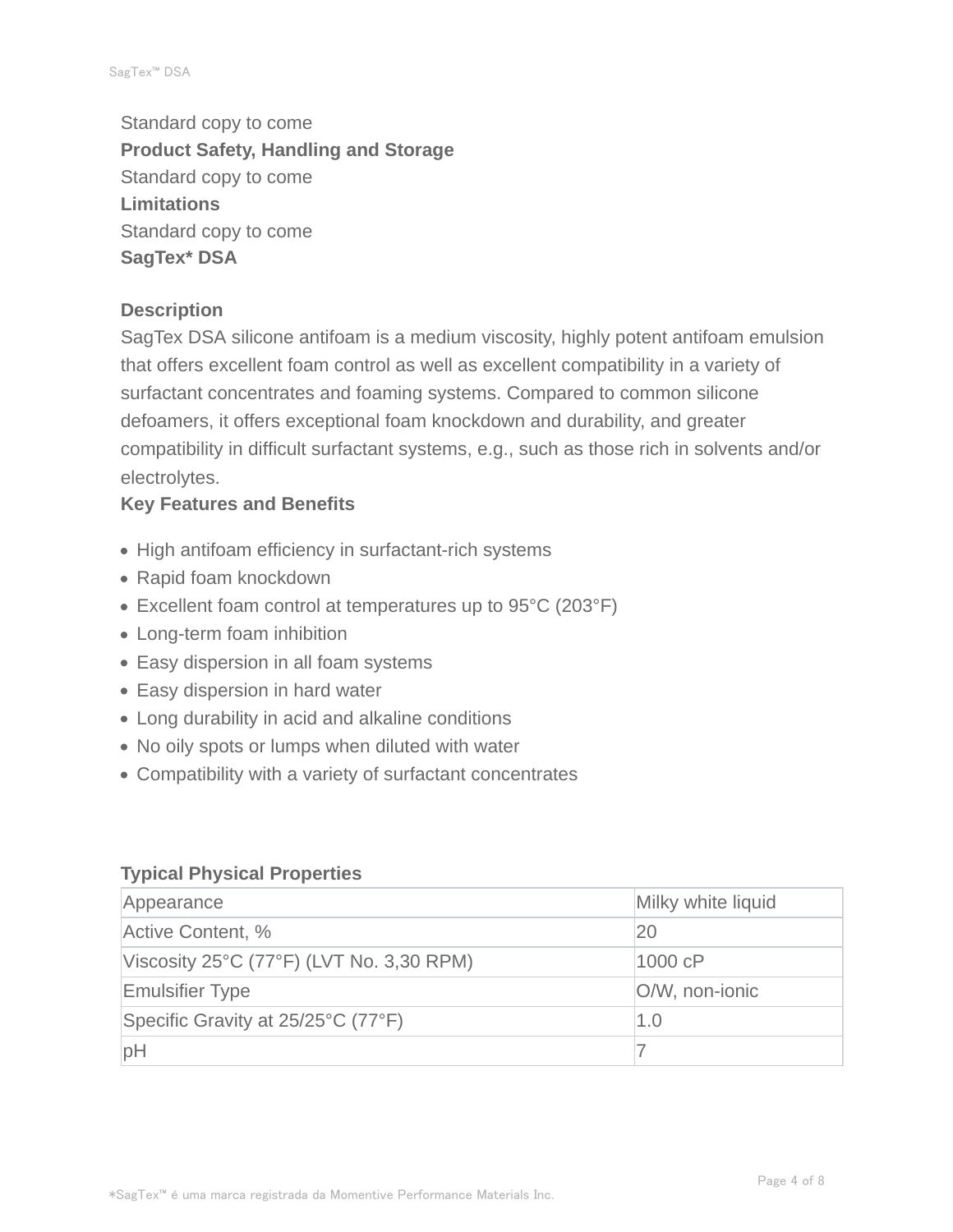## **Potential Applications**

TEXTILE PROCESSES

- Sizing
- Scouring
- Printing
- Finishing

### **Product Usage**

SagTex DSA silicone antifoam is a medium viscosity emulsion that can be easily transferred from its original package using piston pumps. Centrifugal pumps are not recommended, as they risk destabilizing, and in extreme cases, separating the emulsion. In low viscosity formulations, preliminary stability and compatibility studies must be conducted prior to formulation design.

If SagTex DSA silicone antifoam is intended to be used in surfactant concentrates (primarily surfactants, water and solvent), it is recommended that the product be dosed in as received, i.e., without any predilution. Following its addition, carry out slow to moderate mixing to ensure complete and homogenous dispersion of the antifoam. Typical levels of use range between 0.1 and 0.5% depending on the formulation and the degree of foam control required.

For process applications, we recommend prediluting SagTex DSA silicone antifoam with cold water in a ratio of 1:1 to 1:10. For high dilutions level, care must be taken to ensure stability of the dilution. Stability can be extended by adding small amounts of a suitable thickening agent, e.g., xantham gum or polyacrylates. Commercial biocides(a) containing 2-Methyl-4 Isothiazolin-3 ones and/or 2-Bromo-2-nitro-1,3-propanediol are very effective in this type of product.

A suggested starting concentration is typically between 0.1 and 2%, but this will vary depending on the severity of the foaming problem.

(a) Biocides must be used in accordance with FIFRA regulations and manufacturer's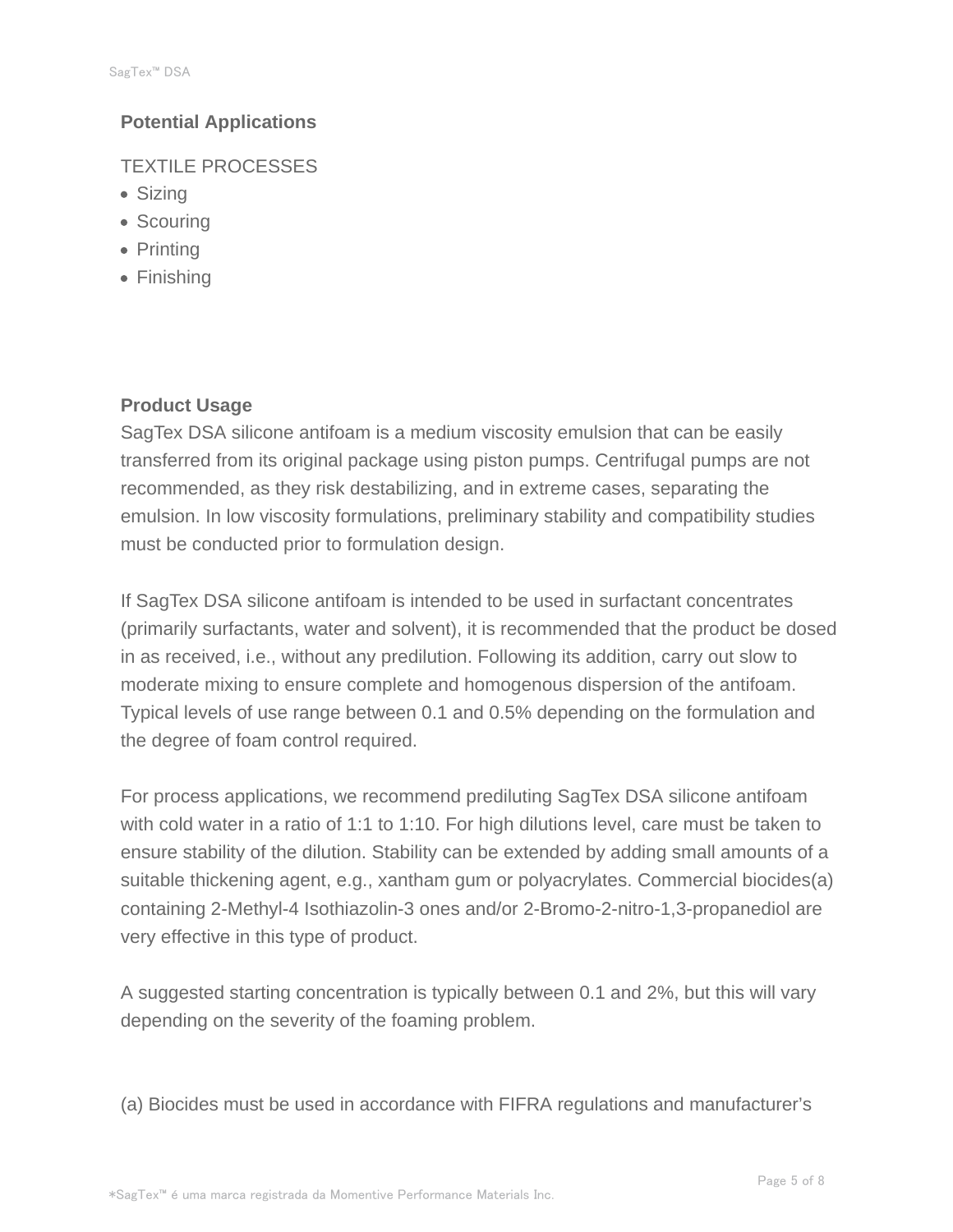guidelines.

#### **Processing Recommendations**

#### **Shake Tests**

Glass bottles containing a blend of a 0.5% w/w Sodium linearalkylbenzenesulphonate solution and 100 ppm of SagTex DSA silicone antifoam were vertically shaken using a laboratory wrist action shaker. Seven shakes were carried out; each one lasted progressively longer. (The first shake lasted less than 1 minute and the last one lasted 20 minutes.) Immediately at the end of each shake, residual foam height was recorded. Figure 1 below exhibits the results.

The data show the fast acting nature of SagTex DSA silicone antifoam, as well as its outstanding durability. SagTex DSA MB.indd\_Chemical Structures\_Image1.JPG

#### **Recirculation Tests**

The following test evaluates the foam control performance of SagTex DSA silicone antifoam under fully dynamic conditions. 1000 ml of a 0.5% sodium dodecylbenzenesulphonate solution is placed in a 2000 ml volumetric cylinder heated to 77°C (171°F) and recirculated. As soon as the foam reaches 1800 ml, 100 ppm of antifoam is dosed and with the recirculation on-going, the foam height against time is recorded. The recirculation test is run for 300 seconds.

The foam profile of SagTex DSA silicone antifoam indicates fast defoaming, or initial foam collapse. The high activity of SagTex DSA silicone antifoam continues to suppress foam generation and to retain foam control for long periods of time. A competitive silicone antifoam emulsion is tested for comparison. SagTex DSA MB.indd\_Chemical Structures\_Image2.JPG

**Patent Status** Standard copy to come **Product Safety, Handling and Storage** Standard copy to come **Limitations**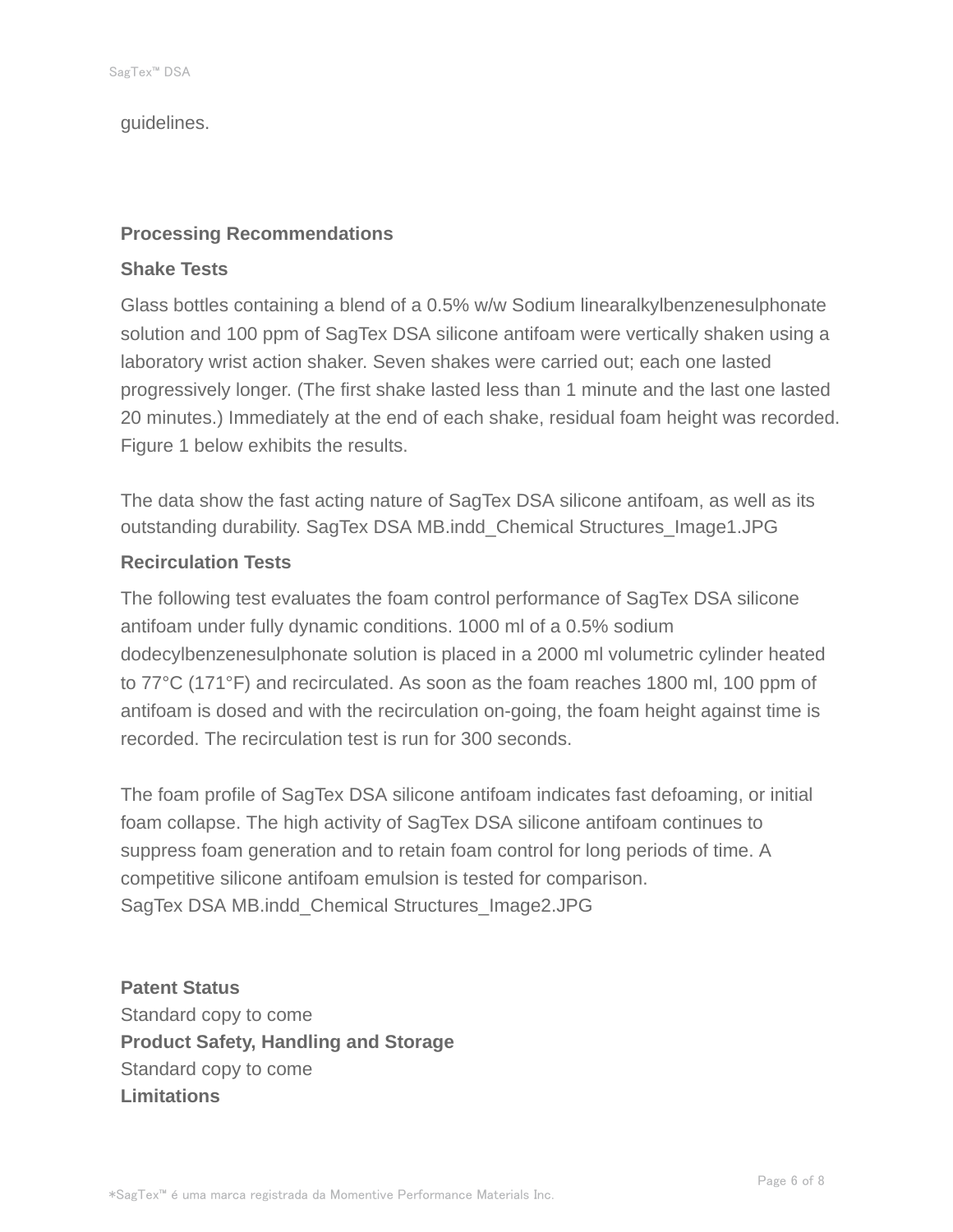Standard copy to come

## **Contact Information** Email commercial.services@momentive.com

#### **Telephone**

| <b>Americas</b>      | <b>Latin America</b> | <b>EMEAI- Europe, Middle</b><br>East, Africa & India | <b>ASIA PACIFIC</b> |
|----------------------|----------------------|------------------------------------------------------|---------------------|
| +1 800 295 2392      | <b>Brazil</b>        | <b>Europe</b>                                        | <b>China</b>        |
| Toll free*           | +55 11 4534 9650     | +390510924300                                        | 800 820 0202        |
| +704 805 6946        | Direct Number        | Direct number                                        | Toll free           |
| <b>Direct Number</b> |                      |                                                      | +86 21 3860 4892    |
|                      |                      |                                                      | Direct number       |
| *All American        | <b>Mexico</b>        | India, Middle East &                                 | Japan               |
| countries            | +52 55 2169 7670     | <b>Africa</b>                                        | +81 3 5544 3111     |
|                      | <b>Direct Number</b> | + 91 44 71212207                                     | Direct number       |
|                      |                      | Direct number*                                       |                     |
|                      |                      | *All Middle Eastern                                  | <b>Korea</b>        |
|                      |                      | countries, Africa, India,                            | +82 2 6201 4600     |

For literature and technical assistance, visit our website at: www.momentive.com

#### **DISCLAIMER:**

**THE MATERIALS, PRODUCTS AND SERVICES OF MOMENTIVE PERFORMANCE MATERIALS INC. AND ITS SUBSIDIARIES AND AFFILIATES (COLLECTIVELY "SUPPLIER"), ARE SOLD SUBJECT TO SUPPLIER'S STANDARD CONDITIONS OF SALE, WHICH ARE INCLUDED IN THE APPLICABLE DISTRIBUTOR OR OTHER SALES AGREEMENT, PRINTED ON THE BACK OF ORDER ACKNOWLEDGMENTS AND INVOICES, AND AVAILABLE UPON REQUEST. ALTHOUGH ANY INFORMATION, RECOMMENDATIONS, OR ADVICE CONTAINED HEREIN IS GIVEN IN GOOD FAITH, SUPPLIER MAKES NO WARRANTY OR GUARANTEE, EXPRESS OR IMPLIED, (i) THAT THE RESULTS DESCRIBED**